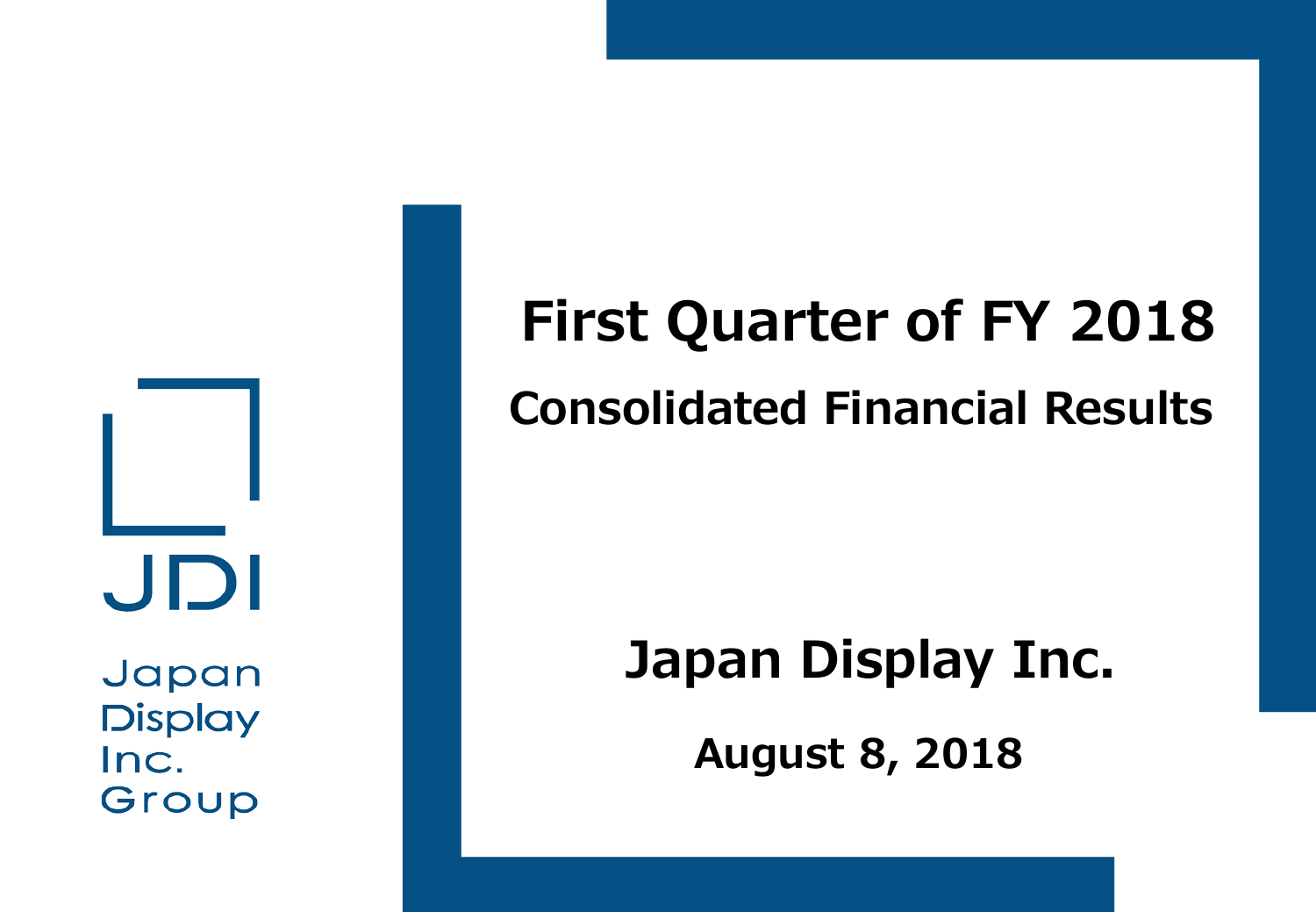# **1Q-FY18 Results & FY 2018 Guidance**

### **Takanobu Oshima Chief Financial Officer**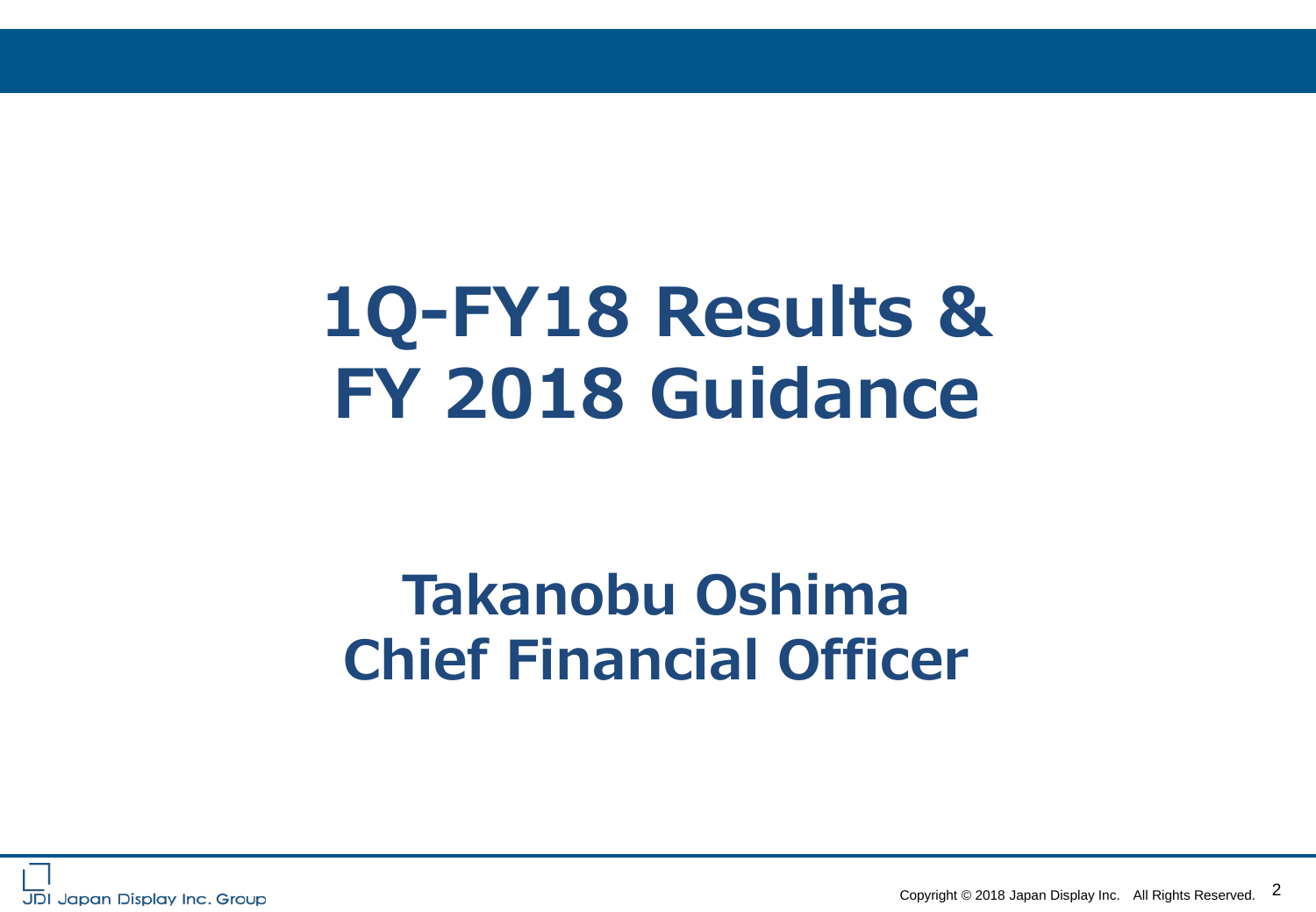### **1Q-FY18 Topics**

- 1Q sales were down YoY & QoQ due to lower smartphone display demand but restructuring-related fixed cost benefits shrunk op. loss
- Forex gain: ¥2.3bn (non-operating income) Equity-method loss: ¥3.1bn (non-operating expense) Gain on change in equity: ¥11.9bn (extraordinary income)
- Extraordinary income contributed to reducing the 1Q net loss to ¥1.8bn
- Nomi Plant transferred on June 29 & ¥20bn was received. Together with a 3rd-party allotment of ¥35bn, ¥55bn will be applied to boosting production of FULL ACTIVE™.

|                | <b>Net</b> | <b>Operating</b> | Ordinary | <b>Net</b> | Dep. & | <b>R&amp;D</b> | <b>FX</b> rate |
|----------------|------------|------------------|----------|------------|--------|----------------|----------------|
|                | sales      | profit           | income   | income     | Amort. | expense        | (Y/US\$)       |
| <b>10-FY18</b> | 103.3      | (9.8)            | (12.7)   | (1.8)      | 12.1   | 4.1            | 109.1          |
| 40-FY17        | 151.9      | (22.9)           | (35.1)   | (146.6)    | 21.4   | 4.5            | 108.2          |
| 1Q-FY17        | 188.6      | (14.4)           | (20.6)   | (31.5)     | 24.8   | 5.6            | 111.1          |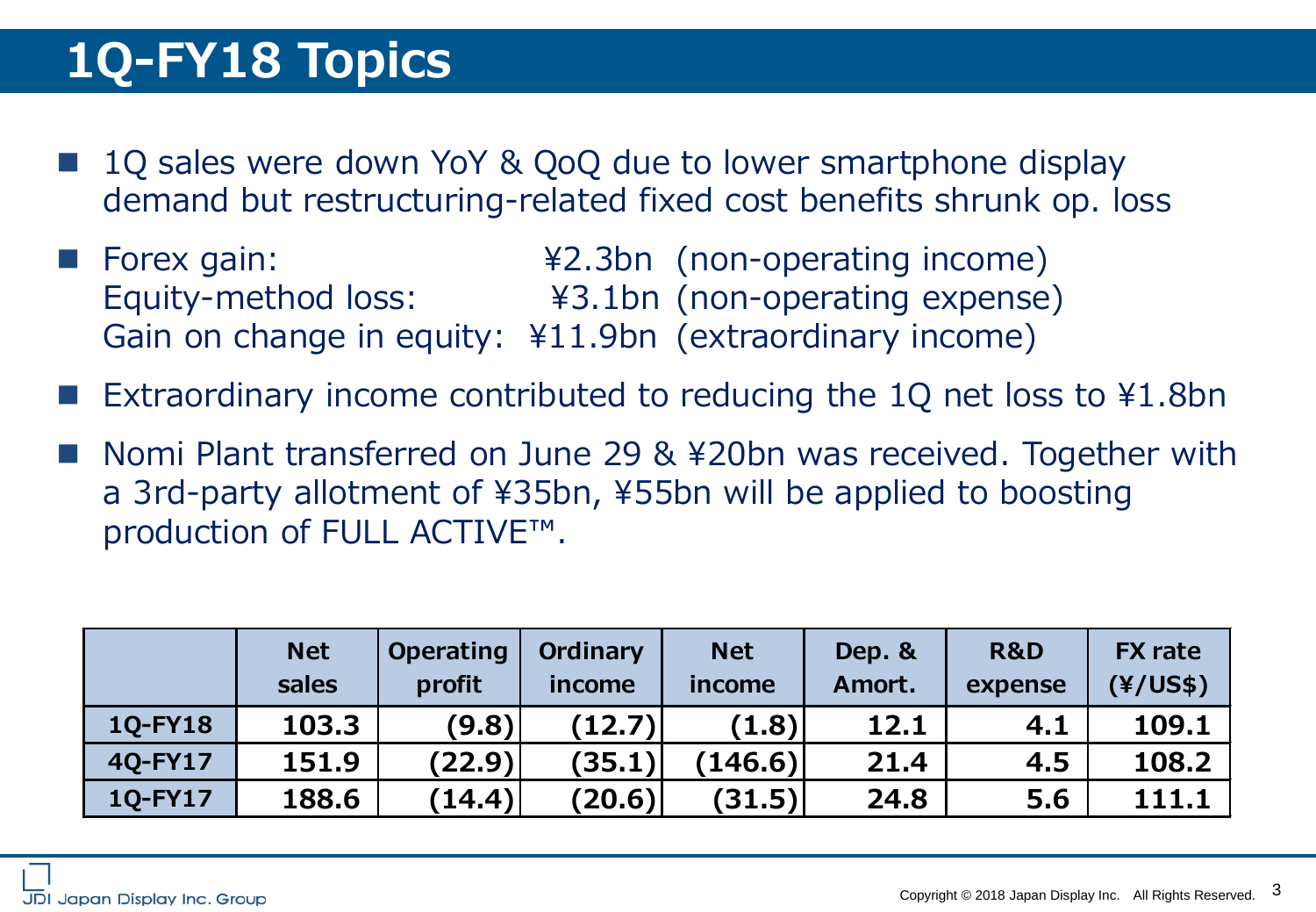#### **Gain on Change in Equity (Extraordinary Income)**





JDI Japan Display Inc. Group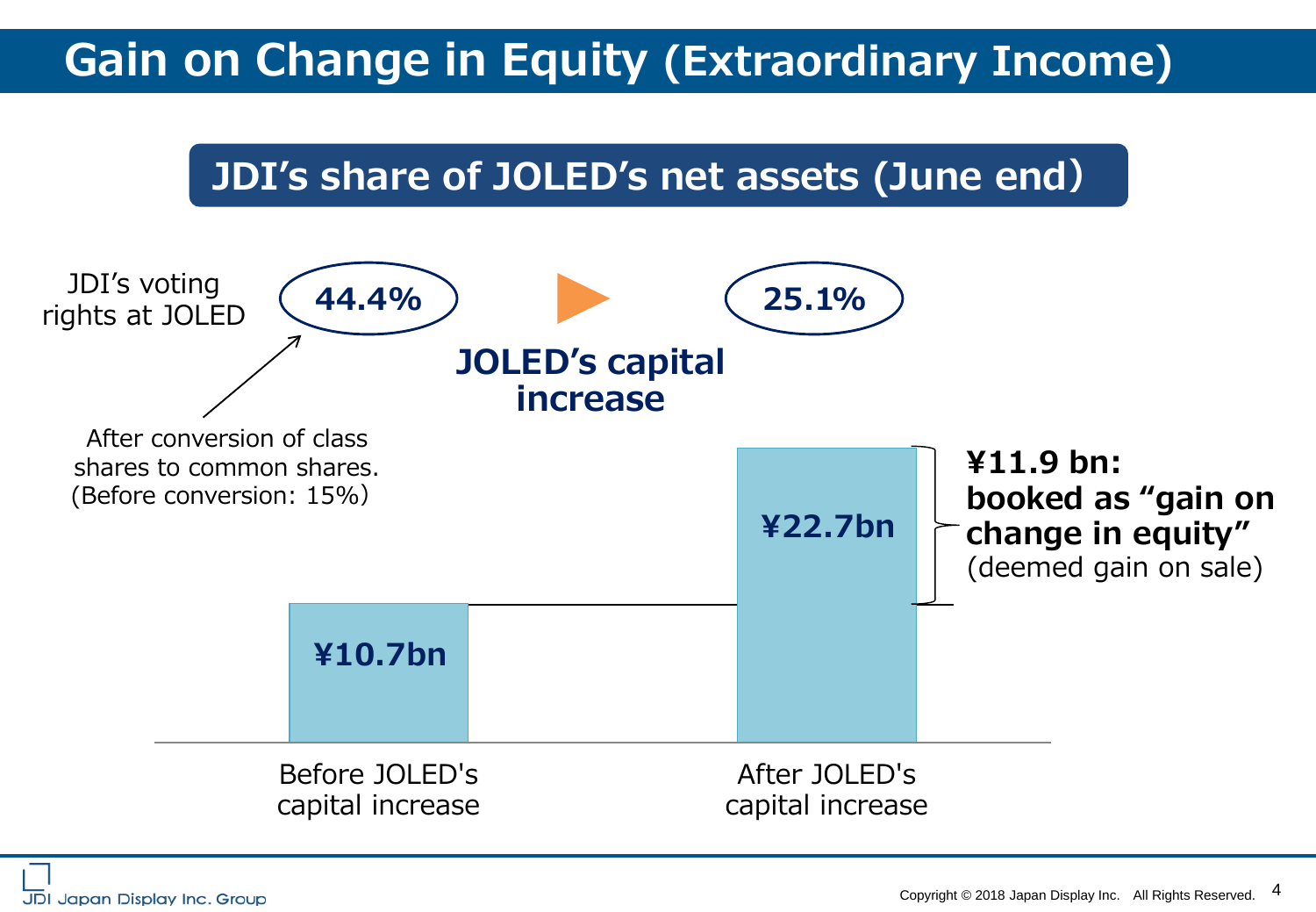#### **Business Conditions**

- 1Q18 total sales roughly in line with forecast (down 30% QoQ)
- 1Q18 US/Eur sales greatly lower due to seasonal factors & inventory adjustments. China sales down greatly YoY due to customers adopting OLED and stiffer competition but up QoQ. Steady automotive sales.
- 2Q18 sales expected to be up 40-50% QoQ on higher shipments of FULL ACTIVE™. Forecast further sales increase in 2H.

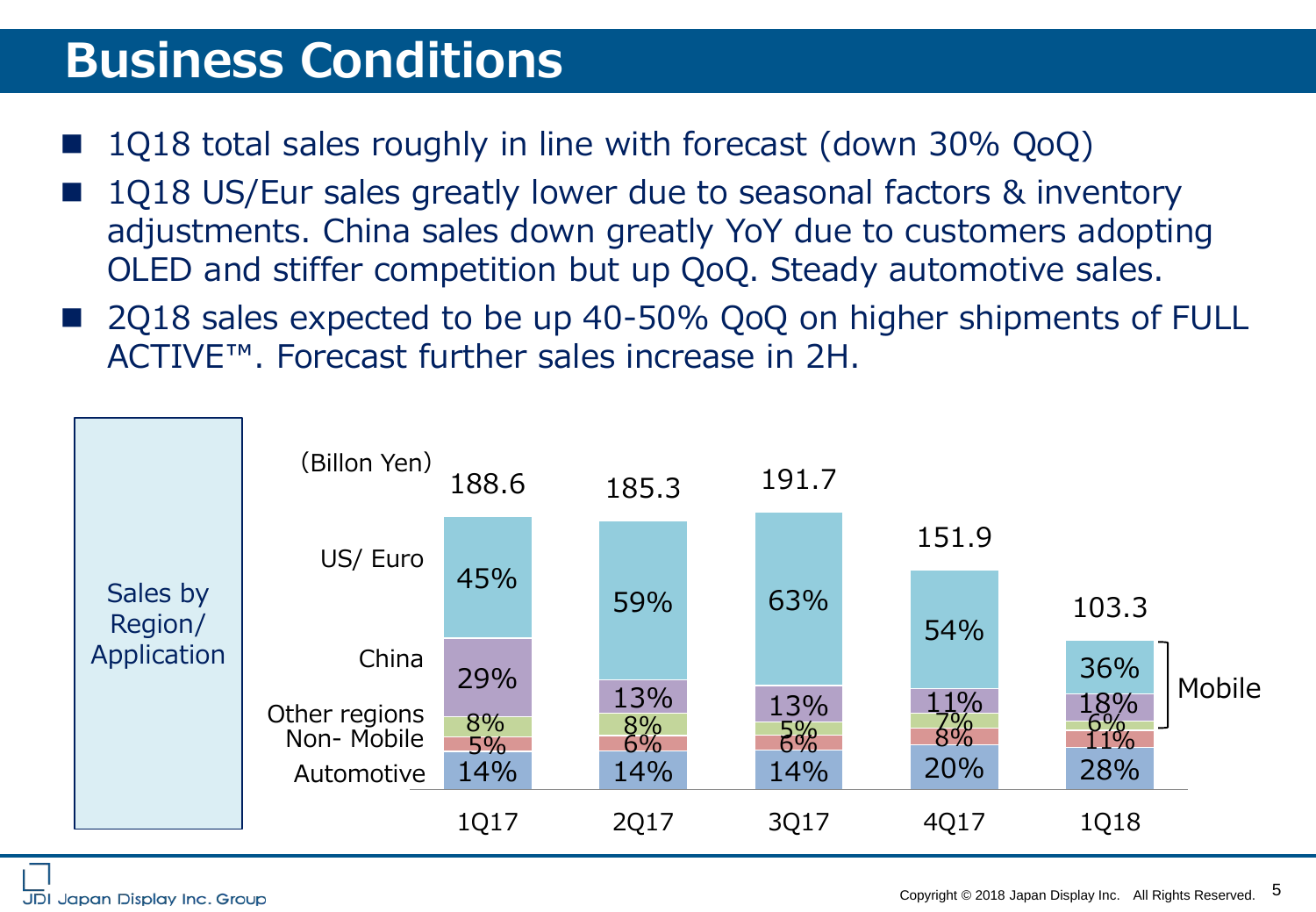#### **Operating Results**

|                                                       |                |            |          |          |                   |          | , נוסע ווטוווש ( |
|-------------------------------------------------------|----------------|------------|----------|----------|-------------------|----------|------------------|
|                                                       | <b>Q1-FY18</b> | $Q1$ -FY17 | YoY Chg. |          | Q4-FY17           | QoQ Chg. |                  |
| Net sales                                             | 103.3          | 188.6      | (85.3)   | $-45.2%$ | 151.9             | (48.7)   | $-32.0%$         |
| Cost of sales                                         | 102.1          | 187.5      | (85.5)   | $-45.6%$ | 159.9             | (57.8)   | $-36.1%$         |
| Gross profit (loss)                                   | 1.2            | 1.0        | $+0.2$   | $+15.0%$ | (7.9)             | $+9.1$   |                  |
|                                                       | 1.2%           | 0.6%       |          |          | $-5.2%$           |          |                  |
| SG&A                                                  | 11.0           | 15.5       | (4.5)    | $-28.9%$ | 14.9              | (3.9)    | $-26.2%$         |
| Operating profit (loss)                               | (9.8)          | (14.4)     | $+4.6$   |          | (22.9)            | $+13.0$  |                  |
|                                                       | $-9.5%$        | $-7.7%$    |          |          | $-15.0%$          |          |                  |
| Net non-op. income (expenses)                         | (2.9)          | (6.2)      | $+3.3$   |          | (12.3)            | $+9.4$   |                  |
| Ordinary income (loss)                                | (12.7)         | (20.6)     | $+7.9$   |          | (35.1)            | $+22.4$  |                  |
|                                                       | $-12.3%$       | $-10.9%$   |          |          | $-23.1%$          |          |                  |
| Net extraordinary income (loss)                       | 11.9           | (2.7)      | $+14.6$  |          | (111.1)           | $+123.0$ |                  |
| Income (loss) before tax                              | (0.8)          | (23.3)     | $+22.5$  |          | (146.2)           | $+145.4$ |                  |
|                                                       | $-0.7%$        | $-12.3%$   |          |          | $-96.2%$          |          |                  |
| Income taxes                                          | 0.9            | 7.9        |          |          | 0.4               |          |                  |
| Income (loss) attributable to<br>owners of the parent | (1.8)          | (31.5)     | $+29.7$  |          | $(146.6) + 144.8$ |          |                  |
|                                                       | $-1.7%$        | $-16.7%$   |          |          | $-96.5%$          |          |                  |
| <b>EBITDA</b>                                         | 2.0            | 8.1        | (6.1)    | $-75.0%$ | (4.7)             | $+6.8$   |                  |
|                                                       | 2.0%           | 4.3%       |          |          | $-3.1%$           |          |                  |
| Avg. FX rate (JPY/USD)                                | 109.1          | 111.1      |          |          | 108.2             |          |                  |
| Q-End FX rate (JPY/USD)                               | 110.5          | 112.0      |          |          | 106.2             |          |                  |

(Billion yen)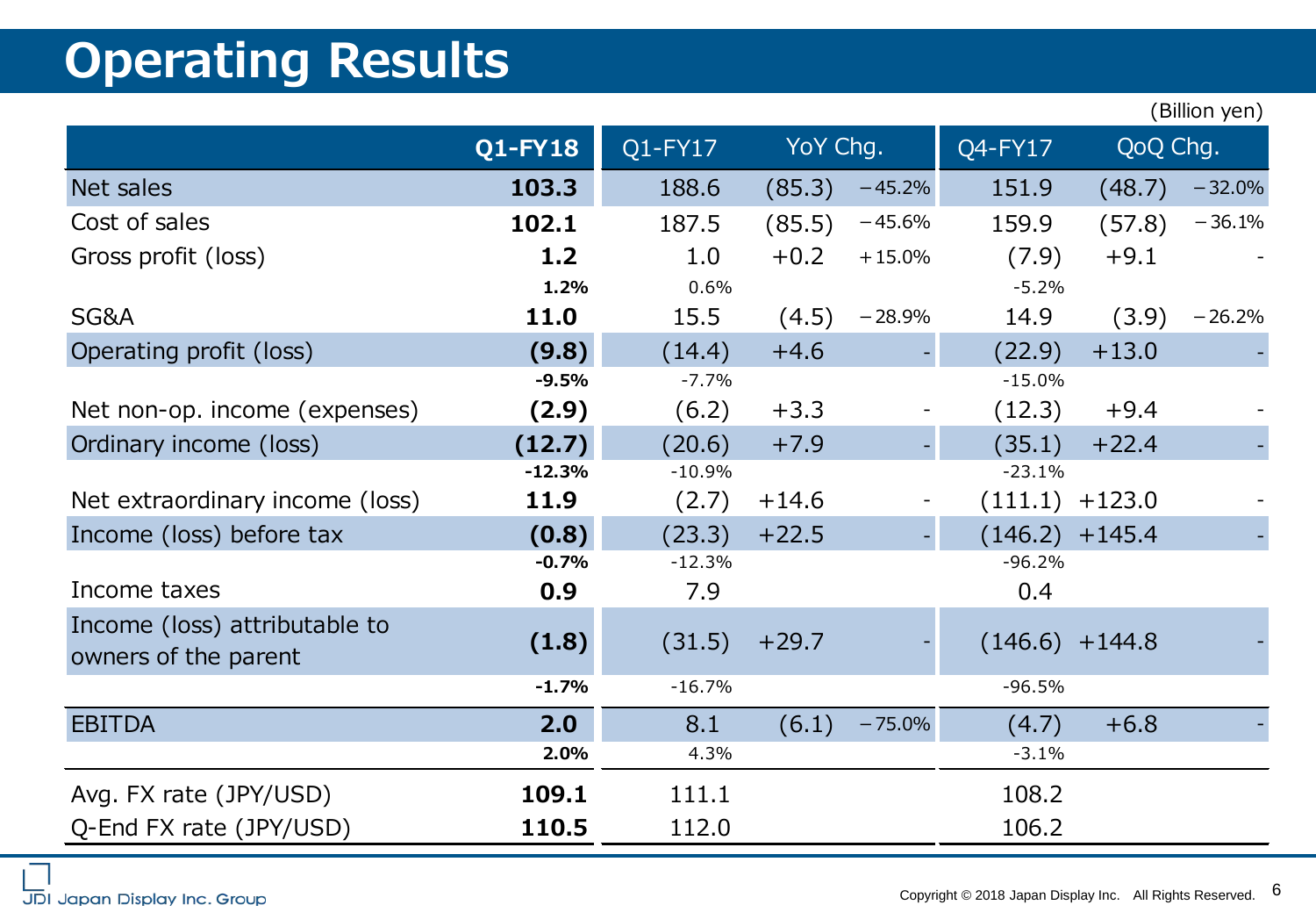### **Operating Profit Change Factors**

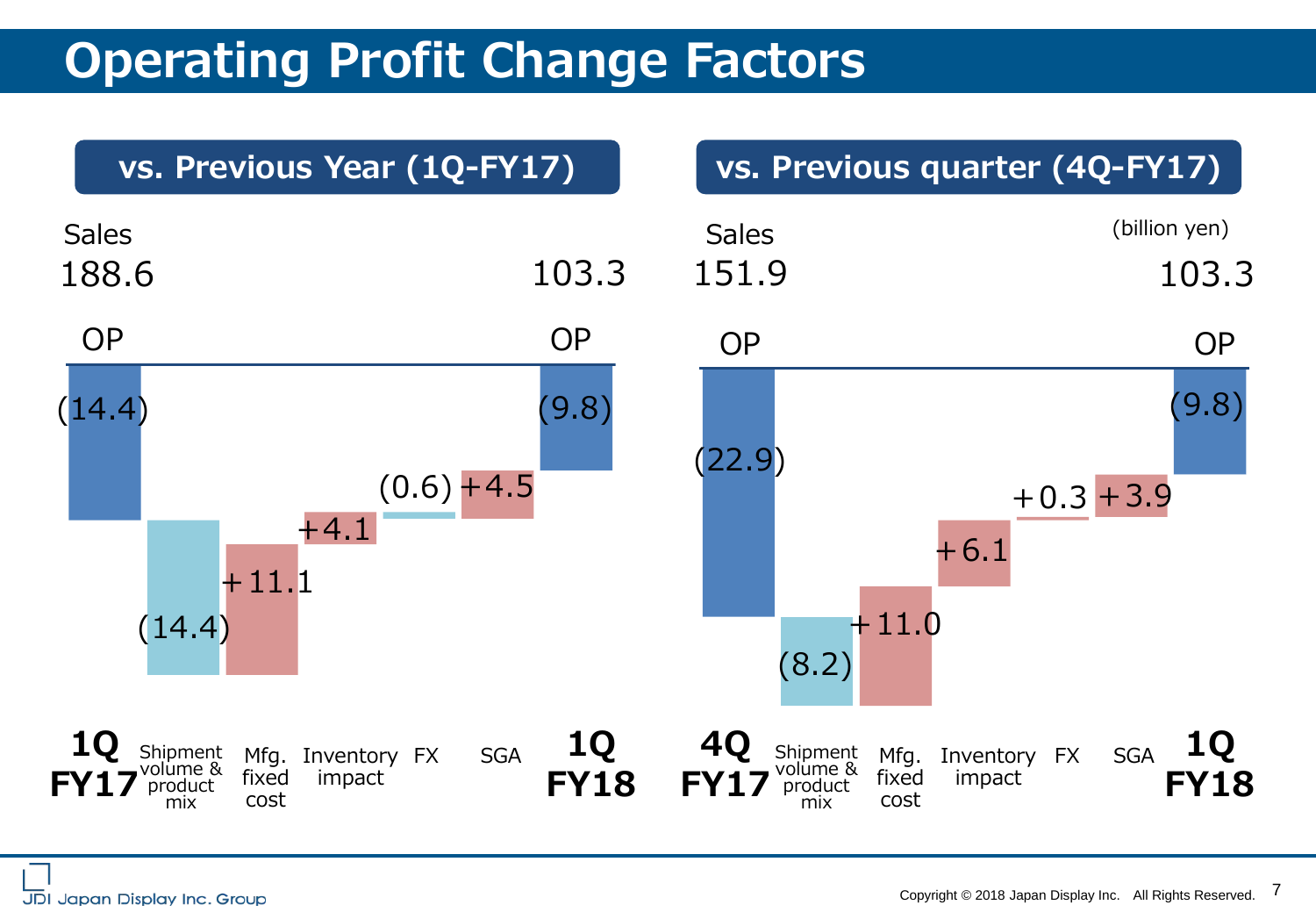#### **Balance Sheet**

|                                |        | (Billion yen) |
|--------------------------------|--------|---------------|
|                                | 6/2018 | 3/2018        |
| Cash and deposits              | 78.9   | 80.9          |
| Accounts receivable            | 64.2   | 82.9          |
| Other receivables              | 37.6   | 42.8          |
| Inventories                    | 69.2   | 58.2          |
| <b>Others</b>                  | 8.4    | 6.1           |
| Total current assets           | 258.4  | 270.8         |
| Non-current assets             | 327.9  | 343.9         |
| <b>Total assets</b>            | 586.2  | 614.6         |
| Accounts payable               | 98.3   | 117.8         |
| Interest-bearing debt          | 175.9  | 188.1         |
| Advance receipts               | 121.0  | 128.3         |
| Other liabilities              | 76.8   | 98.4          |
| <b>Total liabilities</b>       | 472.0  | 532.6         |
| Total net assets               | 114.2  | 82.0          |
| Shareholders' equity ratio     | 19.2%  | 13.1%         |
| Net debt                       | 97.0   | 107.2         |
| Merchandise and finished goods | 20     | 10            |
| Work in process                | 29     | 15            |
| Raw materials and supplies     | 13     | 8             |
| Days in inventory*             | 61     | 33            |

**Note:** 3rd-party allotment (¥35bn) implemented April 25

\*Days in inventory = Inventory / Cost of goods sold  $\times$  90days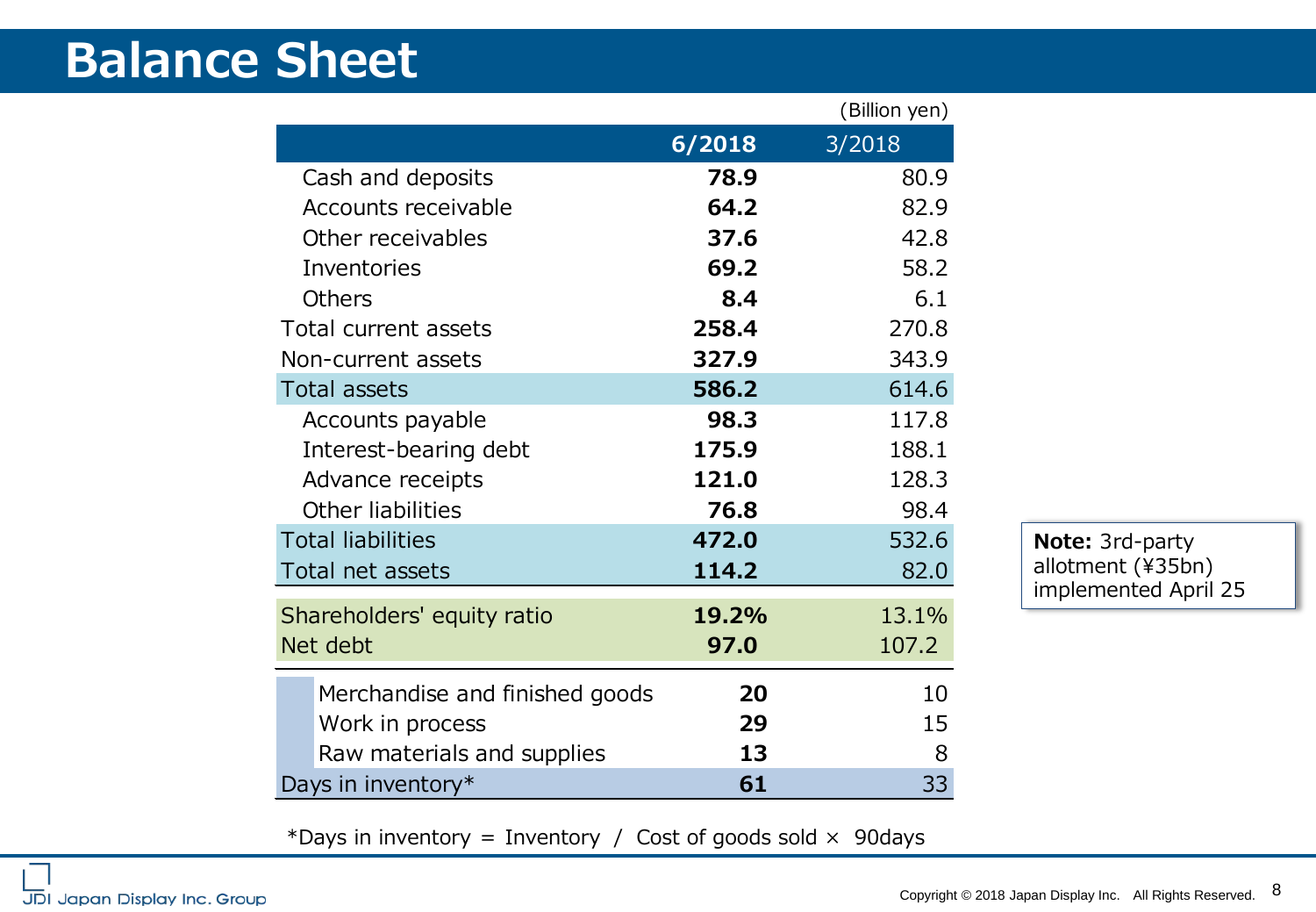#### **Cash Flows**

#### **■Financial Report: JGAAP**

(advance receipts are included in Operating CF)

|                              |            | (Billion yen) |
|------------------------------|------------|---------------|
|                              | $Q1$ -FY18 | Q1-FY17       |
| Income bef, income taxes     | (0.8)      | (23.3)        |
| Dep. & Amort.                | 12.1       | 24.8          |
| Working capital              | (5.3)      | 7.4           |
| Advance receipts             | (7.3)      | (17.9)        |
| Structural reform cost       |            | 2.7           |
| Other                        | (23.9)     | 2.4           |
| CF from operating activities | (25.1)     | (3.9)         |
| Acquisitions of P&E          | (11.6)     | (16.2)        |
| Other                        | 11.3       | (1.5)         |
| CF from investing activities | (0.3)      | (17.7)        |
| CF from financing activities | 22.9       | $\mathbf{O}$  |
| Ending bal., cash & equiv.   | 78.9       | 60.9          |
| Free cash flow               | (25.4)     | (21.6)        |

Operating CF "Other" items: Decrease in accrued expenses  $*(5.2)$  bn<br>Gain on change in equity:  $*(11.9)$  bn Gain on change in equity: Investing CF "Other" items: Proceeds from sale of non-current assets ¥18.8 bn Payments for sales of shares of subsidiaries  $4(6.6)$  bn

#### **■ Internal business administration**

| 」CF)          | (advance receipts are regarded as long-term |                       |               |  |
|---------------|---------------------------------------------|-----------------------|---------------|--|
| (Billion yen) | liabilities & included in CF)               |                       | (Billion yen) |  |
| $Q1$ -FY17    |                                             | <b>Q1-FY18</b>        | $Q1$ -FY17    |  |
| (23.3)        | Income bef. income taxes                    | (0.8)                 | (23.3)        |  |
| 24.8          | Dep. & Amort.                               | 12.1                  | 24.8          |  |
| 7.4           | Working capital                             | (5.3)                 | 7.4           |  |
| (17.9)        | Structural reform cost                      |                       | 2.7           |  |
| 2.7           | Other                                       | (23.9)                | 2.4           |  |
| 2.4           | CF from operating activities                | (17.9)                | 14.0          |  |
| (3.9)         | Acquisitions of P&E                         | (11.6)                | (16.2)        |  |
|               | Other                                       | 11.3                  | (1.5)         |  |
| (16.2)        | CF from investing activities                | (0.3)                 | (17.7)        |  |
| (1.5)         | Advance receipts                            | (7.3)                 | (17.9)        |  |
| (17.7)        | Other                                       | 22.9                  | 0.0           |  |
| 0             | CF from financing activities                | 15.6                  | (17.8)        |  |
| 60.9          | Ending bal., cash & equiv.                  | 78.9                  | 60.9          |  |
| (21.6)        | Free cash flow                              | $\blacktriangle$ 18.1 | (3.7)         |  |

**Note: JDI views "Advance receipts" as equivalent to long-term liabilities and manages them internally by situating them in cash flow from financing activities.**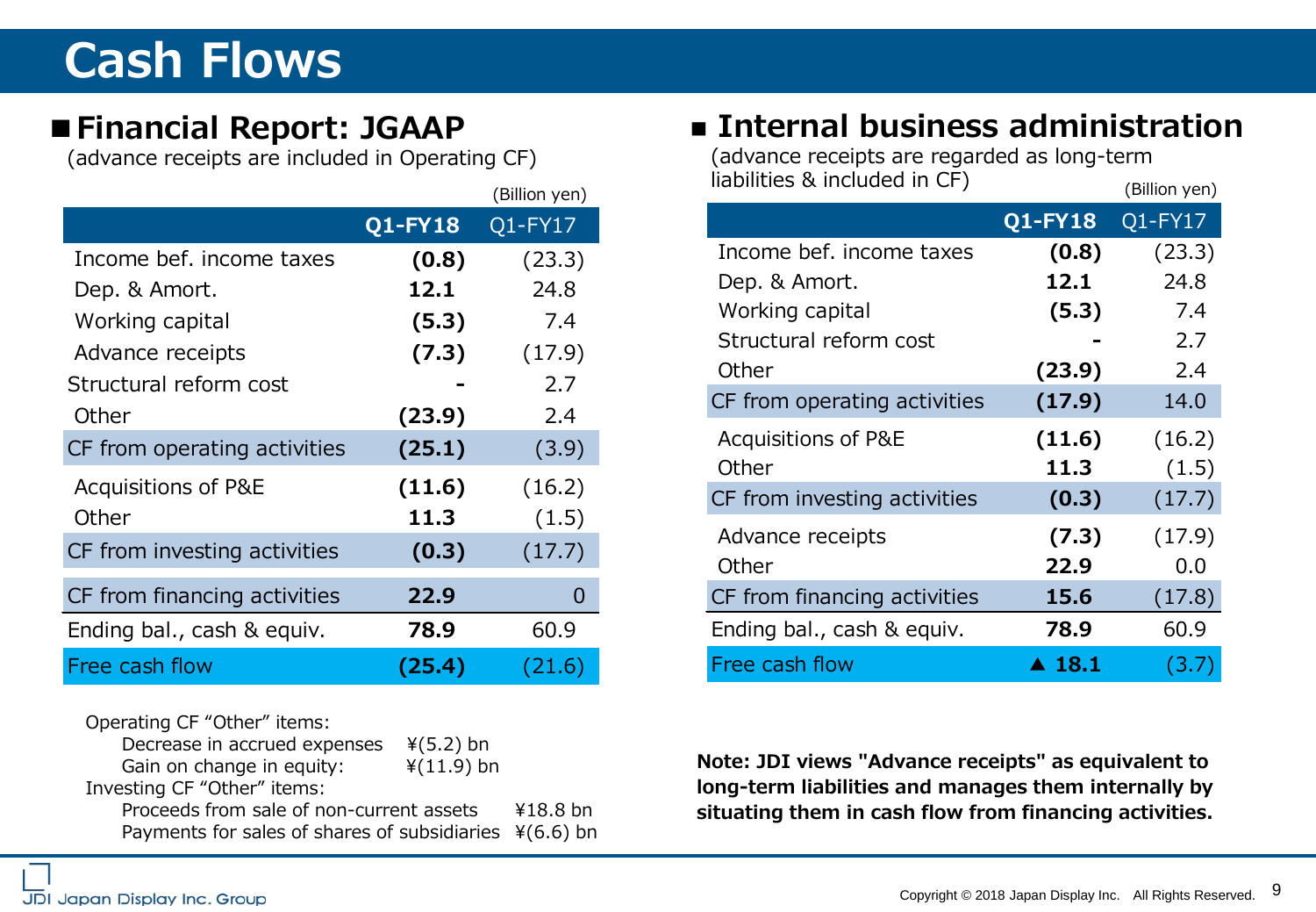- Impact of record heavy rains in July in western Japan on suppliers etc. expected to be limited.
- Now revising medium-term plan in light of changes in the market. Plan to announce revised plan in Nov.
- Choosing a global partner continues while taking into account OLED mass mfg. investment timing
- ¥107.0bn commitment line contract renewed (contract period: Aug. 8, 2018 to Aug. 7, 2019)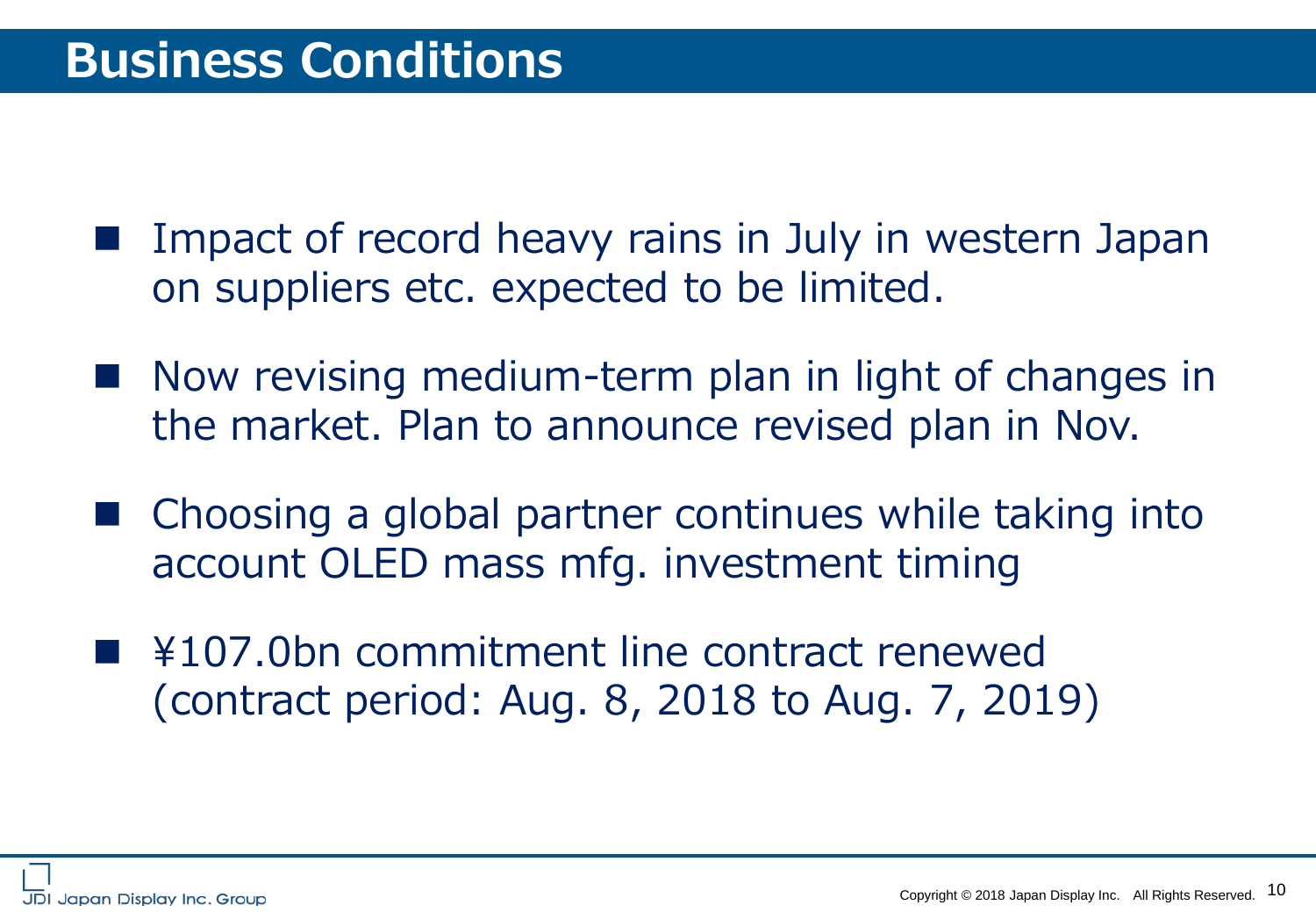#### **FY 2018 Guidance**

- Process of boosting FULL ACTIVE™ production on schedule
- 2Q sales forecast: up 40-50% QoQ; operating loss expected to continue due to product mix etc. but smaller loss QoQ (expecting black in Sept)
- No change in full-term outlook. Sales & income expected to improve based on big sales jump in 2H
- Anticipate a full-term net profit based on better 2H operating income, lower equity-method losses & non-operating depreciation and 1Q booking of extraordinary gain etc.

| (Billion yen)                  | <b>FY16 Actual</b> | <b>FY17 Actual</b> | <b>FY18 Est.</b>                             |
|--------------------------------|--------------------|--------------------|----------------------------------------------|
| <b>Net Sales</b>               | 884.4              | 717.5              | YoY up 10-20%                                |
| <b>Operating profit (loss)</b> | 18.5               | (61.7)             | OP Margin 2-3%                               |
| <b>Depreciation</b>            | 90.2               | 91.2               | $(5/15$ Est. 54.0) $\Rightarrow$ 51.0        |
| <b>R&amp;D Costs</b>           | 13.9               | 19.2               | 20.0                                         |
| <b>Capex</b>                   | 133.4              | 49.5               | $(5/15 \text{ Est. } 67.0) \Rightarrow$ 58.0 |

FY18 FX assumption:  $1UD$ = JPY105$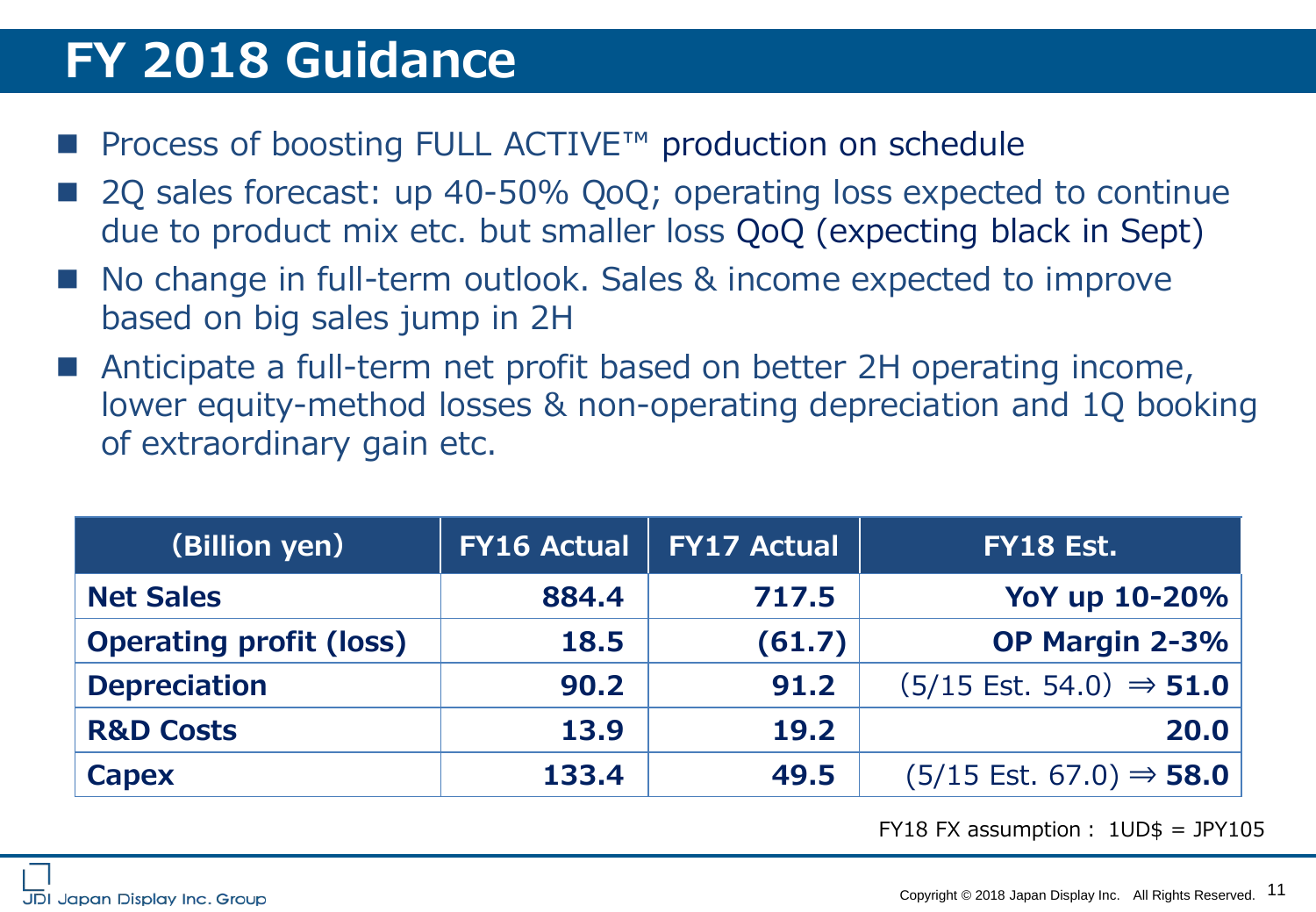## **FY2018 Key Action Items**

## **Yoshiyuki Tsukizaki President & COO**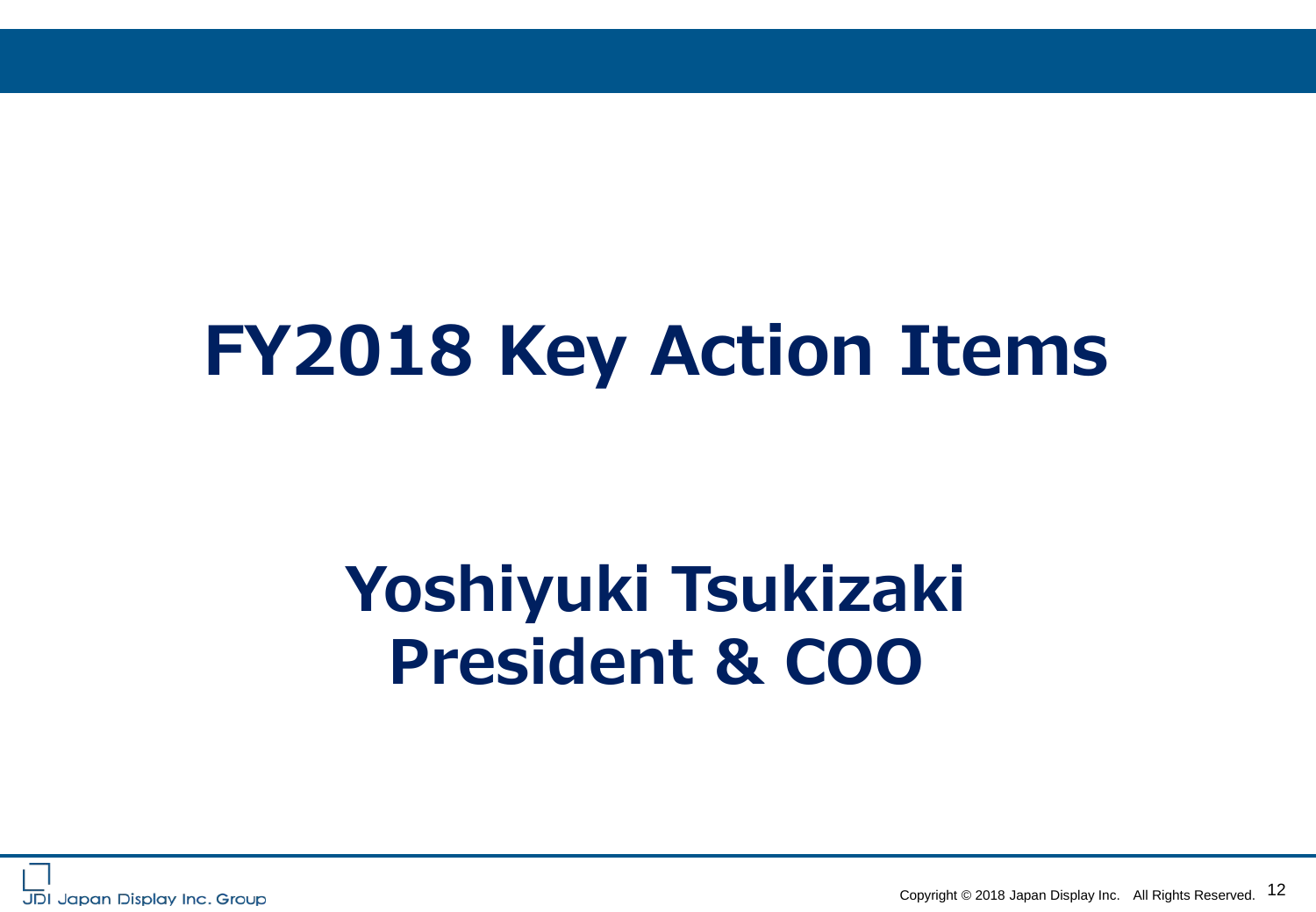#### **FY2018 Key Action Items**

#### **Ensuring operating performance recovery**

- Reap structural reform benefits & operations reforms (CFT) continue
- $\checkmark$  Generate a net profit this fiscal year
- $\checkmark$  Regain the market's confidence

#### **Maximize enterprise value**

- $\checkmark$  Further strengthen relations with customers & suppliers
- $\checkmark$  Develop new business domains
- $\checkmark$  Create partnership with a global corporate while considering changes in display market